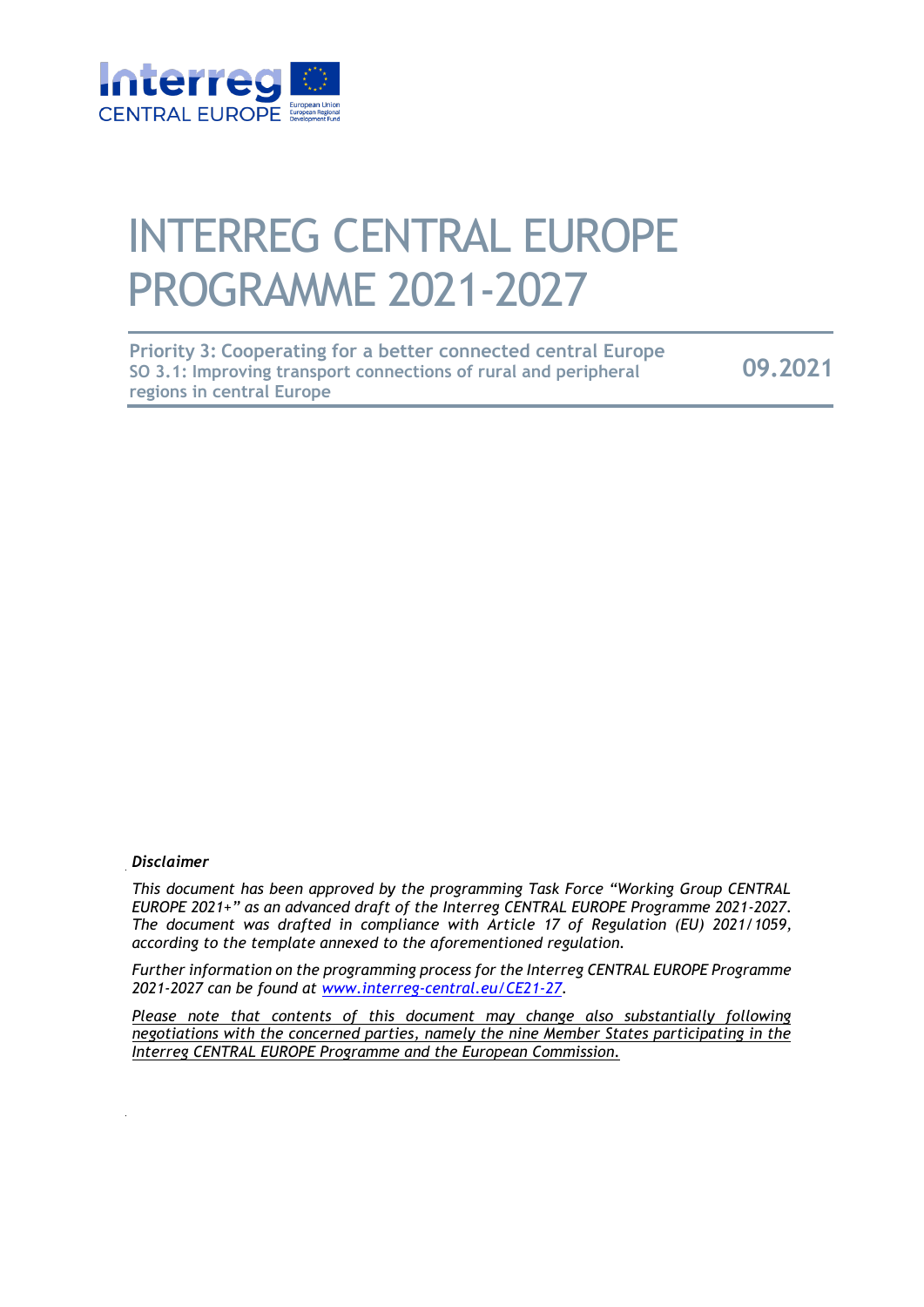



# **Priority 3: Cooperating for a better connected central Europe**

# **Specific objective:** Improving transport connections of rural and peripheral regions in central Europe

#### *Reference: Article 17(3)(e)*

**PO3 - (ii) Developing and enhancing sustainable, climate resilient, intelligent and intermodal national, regional and local mobility, including improved access to TEN-T and cross-border mobility** 

# **Related types of action and their expected contribution to those specific objectives and to macro-regional strategies and sea-basin strategies, where appropriate**

## *Reference: Article 17(3)(e)(i), Article 17(9)(c)(ii)*

*Text field [7000]*

## **SO 3.1: Improving transport connections of rural and peripheral regions in central Europe**

#### **Territorial needs for central Europe**

The programme area is a central junction at the heart of Europe. Seven of the nine core network corridors (CNC) of the trans-European transport network (TEN-T) cross central Europe and it also connects the Baltic and the Mediterranean seas. This territorial setting has made central Europe since centuries an important hub for many trade and transport routes to which many regions are physically or socio-economically connected. A better accessibility throughout the entire area could strategically facilitate central Europe's participation in EU-wide and global trade and improve regional competitiveness.

However, for some regions, especially rural and peripheral regions including those that cross borders, the accessibility to the main transport corridors and nodes is still limited. There is the need to introduce sustainable and smart transport services to bridge missing connections and to remove bottlenecks in order to ensure good accessibility across central Europe. Furthermore, and in line with the EU Green Deal, transport emissions need to be reduced by 90% by 2050. This calls for smart and sustainable approaches to regional mobility, inter-modality as well as the introduction of IT-supported solutions for mobility management.

#### **Transnational cooperation actions**

Under this SO, Interreg CE will support transnational cooperation to improve the mobility in and accessibility of rural and peripheral regions, especially in view of their linkages to main EU transport corridors and nodes, and in particular regional economic centres. Sustainable solutions such as improved digital connectivity will also help to reduce transport-related pollution and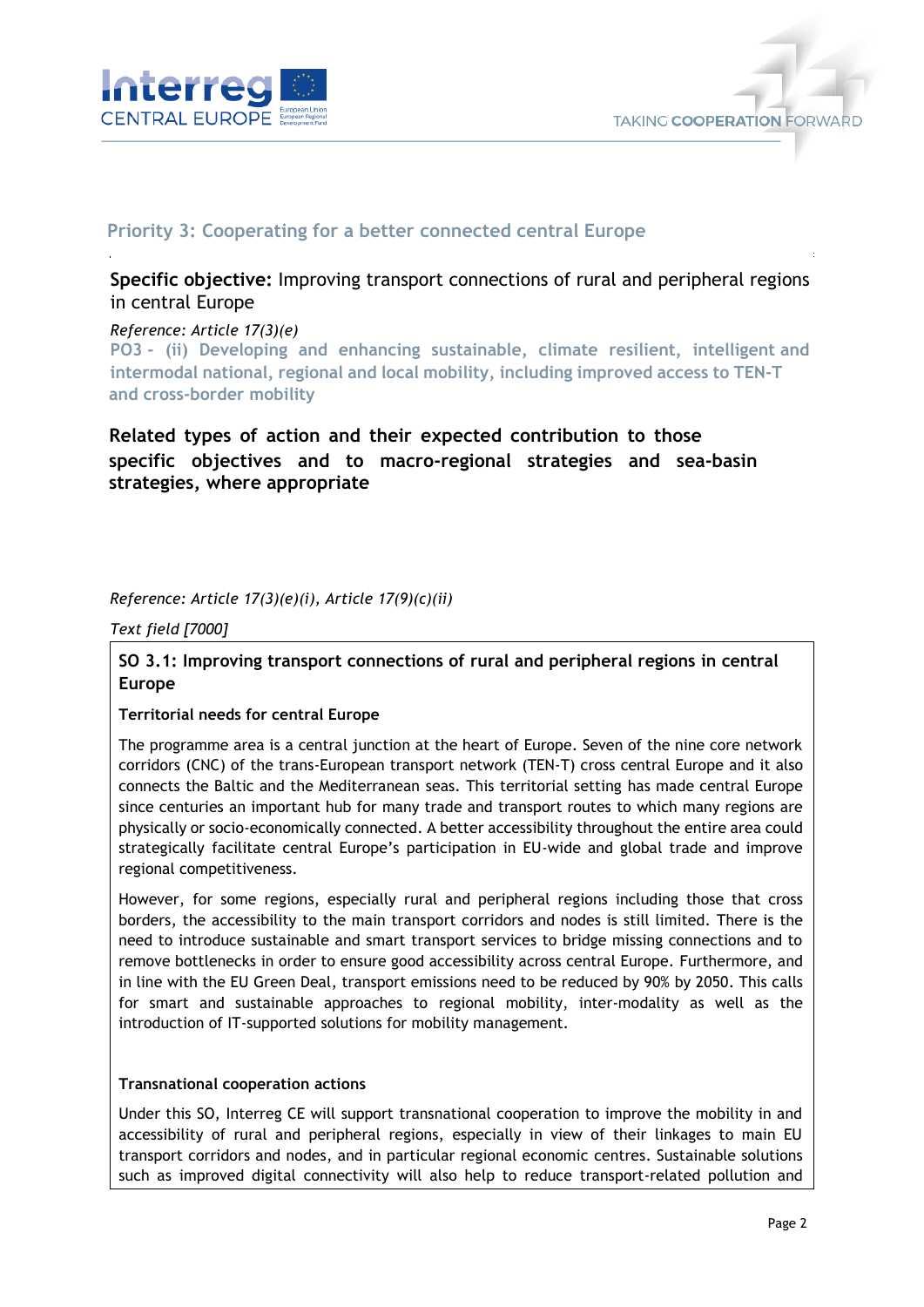

greenhouse gas emissions and positively affect socioeconomic developments. Possible cooperation actions include the joint development and implementation of strategies, action plans, tools, training, pilot actions and related solutions. Actions should improve transport-related policies and increase capacities for a coordinated, integrated planning of sustainable transport and mobility systems making use of digital solutions to the possible extent.

More concretely, the programme will fund actions in the following thematic fields (non-exhaustive list):

- Demand-responsive and flexible regional passenger transport
- Accessibility of rural and remote areas and their connectivity to main EU transport corridors
- Removal of transport barriers and bottlenecks across borders and beyond
- Strategic regional transport and spatial planning
- Multi-modal freight transport and logistic chains in rural and peripheral areas and connections to transport nodes

#### **Examples of actions supported (non-exhaustive list):**

- Developing and implementing integrated and multi-modal mobility strategies fostering effective and sustainable connections within rural and peripheral regions and their connection to the main transport nodes and corridors
- Designing and testing integrated, demand-responsive and sustainable transport solutions to better connect rural and peripheral areas to major transport nodes
- Identifying and supporting the removal of transport barriers and bottlenecks through e.g. improved cooperation among transport stakeholders and coordinated planning of strategic investment
- Improving the coordination between regional transport operators across borders (including e.g. the harmonisation and integration of ticketing information and services and the setting up of interregional partnerships of transport operators)
- Exchanging good practices and developing standards and sustainable solutions to improve regional mobility services in the public interest and to increase their resilience in times of crisis
- Developing and testing smart concepts for regional mobility (including e.g. digital solutions and traffic management systems)
- Improving the strategic and sustainable planning of freight transport and logistics to better align regional planning with central European value chains and TEN-T investments
- Improving transport management and navigation (including e.g. multi-modal logistics to better use existing waterway and rail transport infrastructure)
- Testing the optimisation of logistic chains in rural and peripheral areas through pilot actions based on innovative technological solutions (e.g. digitalisation)
- Developing and implementing green solutions for an efficient "last mile" transport of goods in peripheral, rural and sparsely populated areas

The design of actions under this SO should consider in particular the following issues: reducing the need for transport, reducing or optimizing the transport flows, promoting switching to least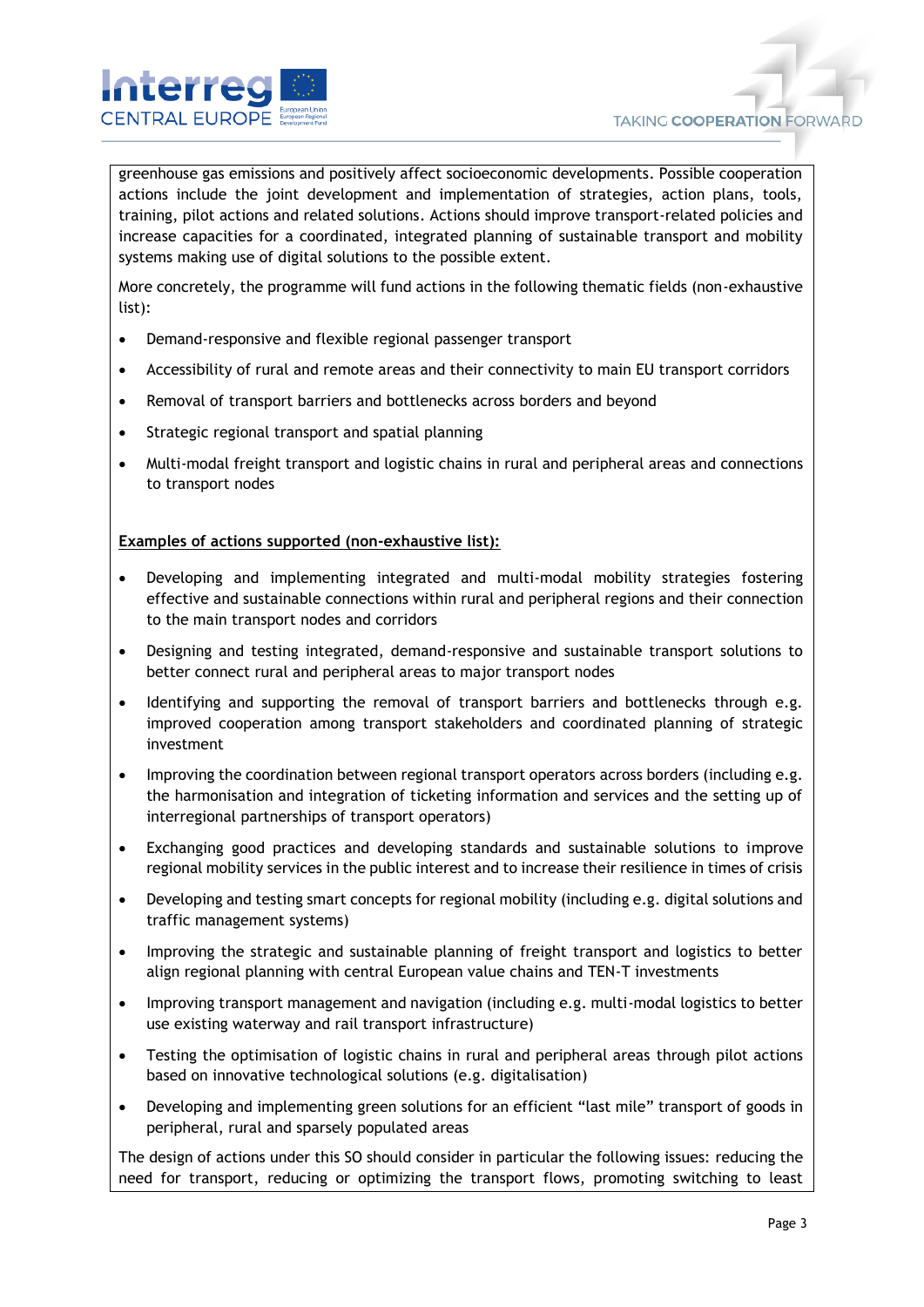

emission-intensive transport systems, reducing or optimizing fragmentation of habitats and reduce the impacts of the transport systems on air and noise pollution, public health; biodiversity and Natura 2000 species and habitats, landscape fragmentation, hydro-morphological impacts, land take and cultural and archaeological heritage as well as relevant international conventions (e.g. Alpine Convention, Carpathian Convention).

Under this SO, the Interreg CE Programme will complement and act as a catalyst to lever further investment for large-scale transport infrastructure. Actions should therefore seek synergies and coordinate with other European instruments and national funds, including e.g. ERDF mainstream programmes, the CEF and the EIB financial instruments, Interreg cross-border programmes as well as consider relevant action plans of macro-regional strategies.

#### **Expected results**

Transnational cooperation actions will result in increased capacities of central European regions to develop and implement better sustainable transport and mobility services in rural and peripheral including cross-border areas. This will also improve the coordination between transport stakeholders and the access of regions to the main transport corridors and nodes. Pilot actions will demonstrate the feasibility of novel approaches. Investment preparation actions are expected to lever investment from other financing instruments, ultimately leading to a wide deployment of transport solutions across central Europe.

## *For INTERACT and ESPON programmes:*

*Reference Article 17(9)(c)(i)*

*Definition of a single beneficiary or a limited list of beneficiaries and the granting procedure*

#### *Text field [7000]*

*N/A*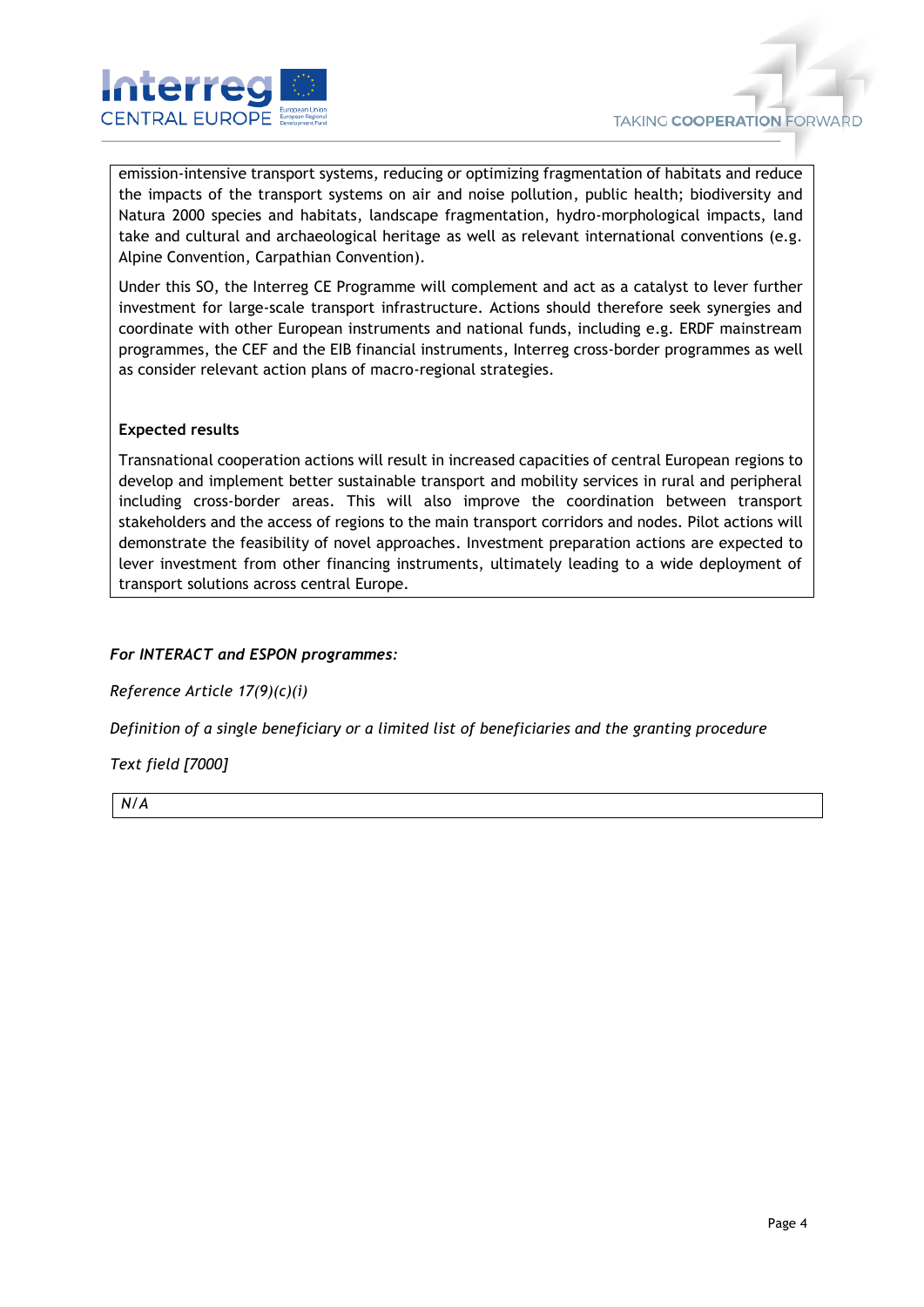



# **Indicators**

# *Reference: Article 17(3)(e)(ii), Article 17(9)(c)(iii)*

Table 2: Output indicators

| Priority | <b>Specific</b><br>objective | ID<br>[5]      | <b>Indicator</b>                                                                        | Measurement unit<br>$[255]$ | Milestone<br>(2024)<br>$[200]$ | Final<br>target<br>(2029)<br>$[200]$ |
|----------|------------------------------|----------------|-----------------------------------------------------------------------------------------|-----------------------------|--------------------------------|--------------------------------------|
| 3        | SO 3.1                       | <b>RCO 83</b>  | Strategies and action plans<br>jointly developed                                        | Strategy/action plan        | 3                              | 18                                   |
| 3        | SO 3.1                       | <b>RCO 84</b>  | Pilot actions developed<br>jointly and implemented in<br>projects                       | Pilot action                | 5                              | 36                                   |
| 3        | SO 3.1                       | <b>RCO 87</b>  | Organisations cooperating<br>across borders                                             | Organisation                | 126                            | 180                                  |
| 3        | SO 3.1                       | <b>RCO 116</b> | Jointly developed solutions                                                             | Solution                    | 5                              | 36                                   |
| 3        | SO 3.1                       | <b>RCO 120</b> | Projects supporting<br>cooperation across borders<br>to develop urban-rural<br>linkages | Project                     | 8                              | 12                                   |

## Table 3: Result indicators

| Priority | <b>Specific</b><br>objective | ID             | Indicator                                                                     | Measurement<br>unit               | <b>Baseline</b> | <b>Referen</b><br>ce year | Final<br>target<br>(2029) | Source of<br>data                 | <b>Comments</b> |
|----------|------------------------------|----------------|-------------------------------------------------------------------------------|-----------------------------------|-----------------|---------------------------|---------------------------|-----------------------------------|-----------------|
| 3        | SO <sub>3.1</sub>            | <b>RCR 79</b>  | Joint strategies<br>and action plans<br>taken up by<br>organisations          | Joint<br>strategy/<br>action plan | 0               | 2021                      | 14                        | Programme<br>monitoring<br>system |                 |
| 3        | SO <sub>3.1</sub>            | <b>RCR 84</b>  | Organisations<br>cooperating<br>across borders<br>after project<br>completion | Organisation                      | 0               | 2021                      | 90                        | Programme<br>monitoring<br>system |                 |
| 3        | SO <sub>3.1</sub>            | <b>RCR 104</b> | Solutions taken<br>up or up-scaled<br>by organisations                        | Solution                          | 0               | 2021                      | 27                        | Programme<br>monitoring<br>system |                 |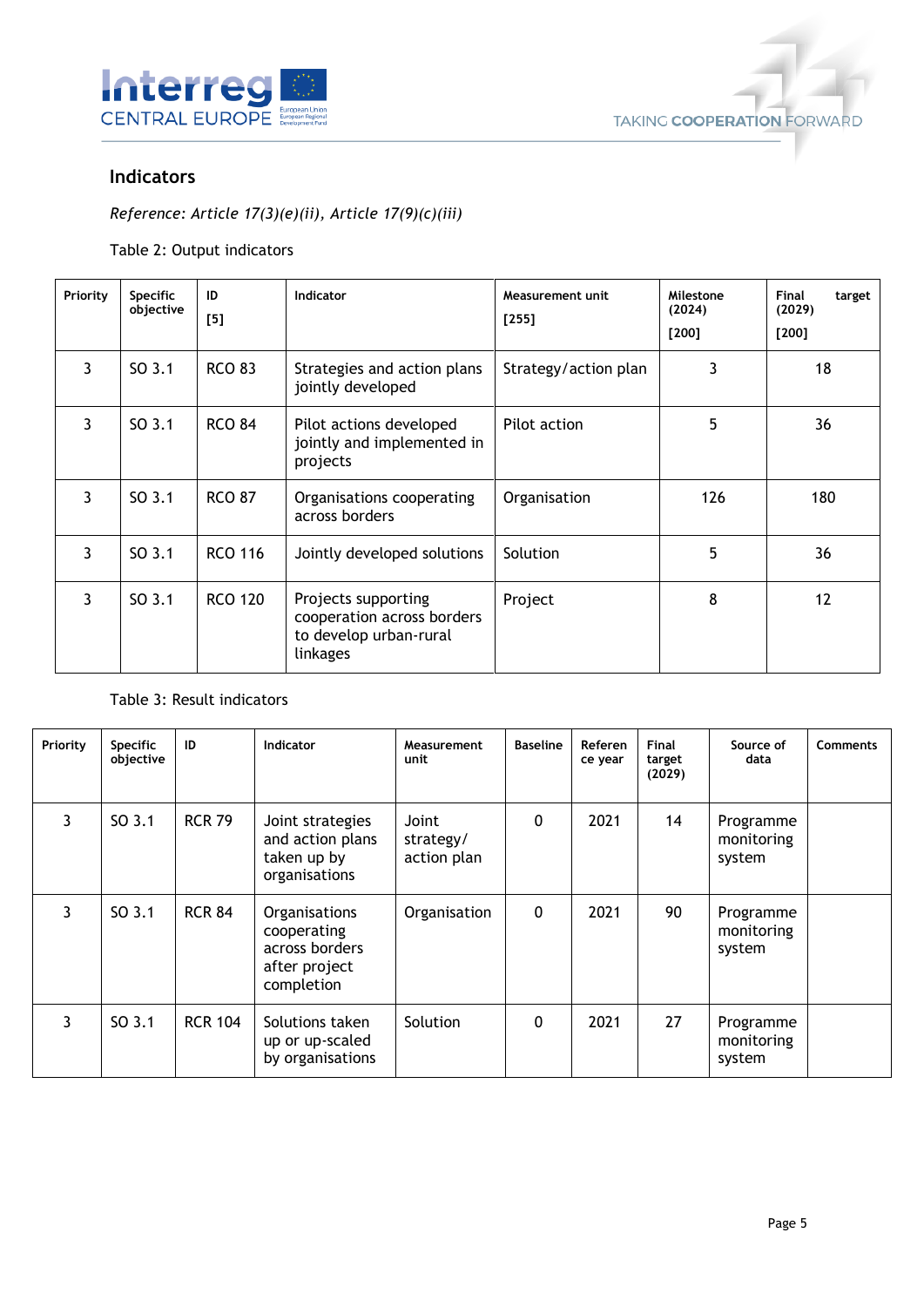



## **Main target groups**

*Reference: Article 17(3)(e)(iii), Article 17(9)(c)(iv)*

### *Text field [7000]*

Target groups of funded actions can be both individuals and organisations that will be involved or positively affected by the actions. As a result, they will be stimulated to take up solutions for improved transport and mobility, and a better accessibility of peripheral regions. More concretely, target groups include both public and private actors covering a wide range of different sectors and levels of governance, such as local, regional and national public authorities and other institutions dealing with planning and managing transport services and networks, regional development agencies, enterprises, regional associations and innovation agencies, NGOs, financing institutions, education and training organisations, universities and research institutes. Target groups include also all population groups, which potentially benefit from improved regional passenger transport services (e.g. commuters, tourists).

# **Identification of the specific territories targeted, including the planned use of ITI, CLLD or other territorial tools**

*Reference: Article 17(3)(e)(iv)*

*Text field [7000]*

Actions can be implemented throughout the programme area. They should however primarily address rural and peripheral regions including cross-border regions which are suffering from low accessibility. They will profit most from knowledge exchanges with already well connected regions which in turn will also be able to further improve the sustainability of their regional mobility services.

All possible actions need to consider the specific territorial challenges and settings of the targeted areas and be aligned to the relevant territorial strategies at the respective governance level (local, regional, national).

## **Planned use of financial instruments**

*Reference: Article 17(3)(e)(v)*

*Text field [7000]*

*N/A*